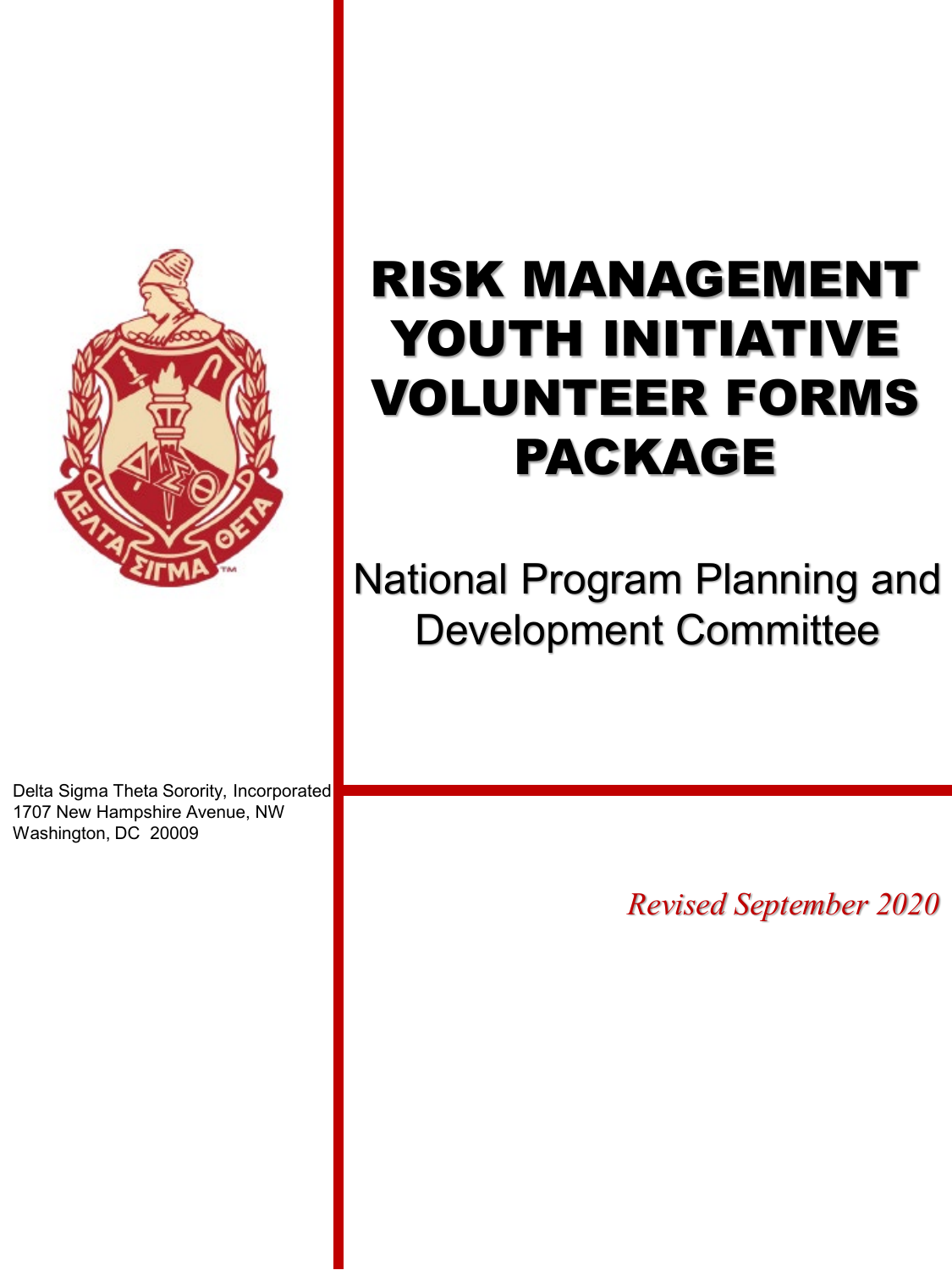Delta Sigma Theta Sorority, Incorporated Risk Management Manual Forms

#### **YOUTH INITIATIVE VOLUNTEER FORMS** *APPENDICES: FORMS AND REFERENCE MATERIALS*

### **Contents**

| A8. Delta Youth Initiatives Code of Ethics and Mandatory Reporting Policy 11 |  |
|------------------------------------------------------------------------------|--|
| A11. Annual Confirmation of Youth Volunteer Status and Information Update 13 |  |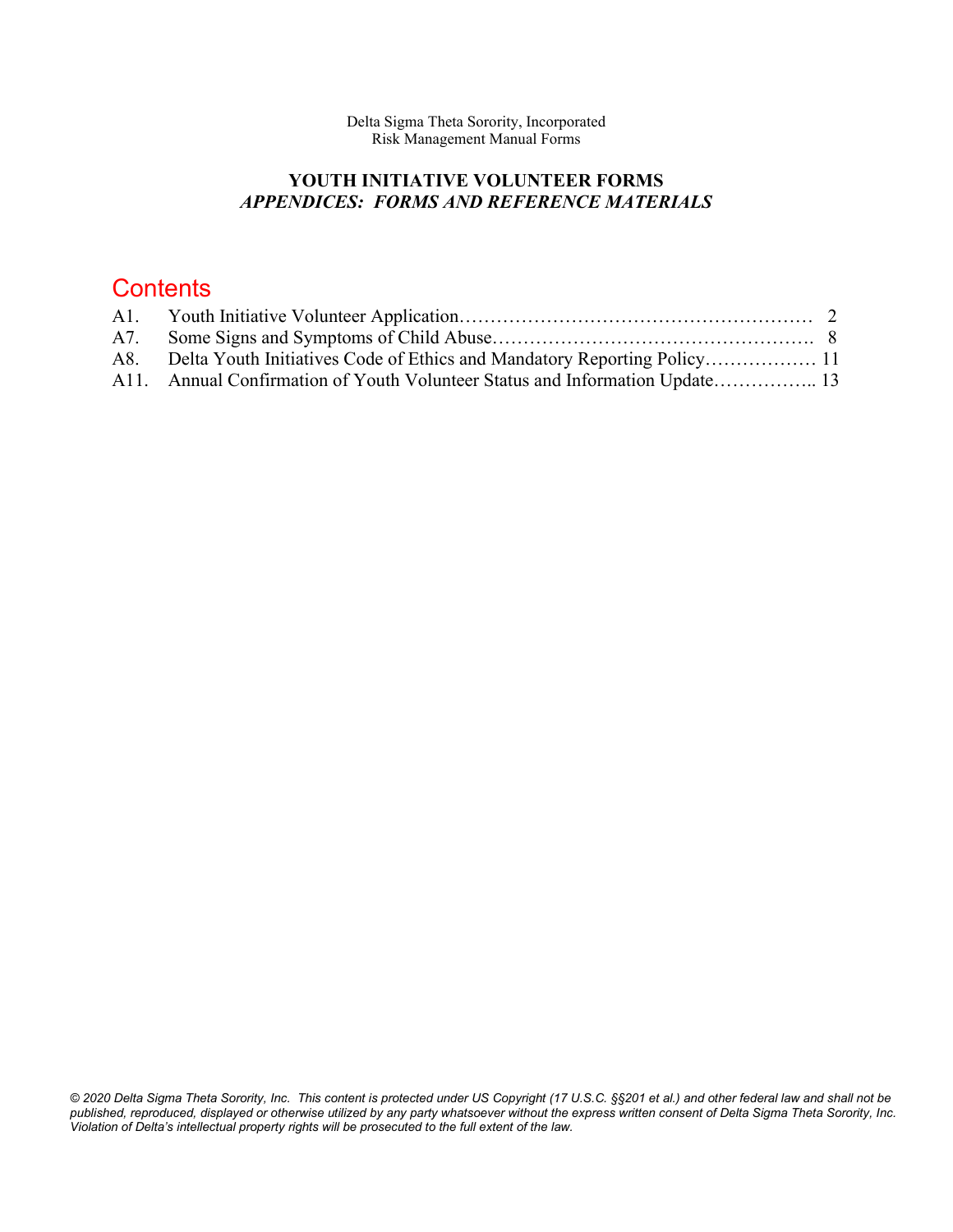## **Youth Initiative Volunteer Forms**

**The forms contained herein have been approved by Delta Sigma Theta Sorority, Incorporated, for use by all Chapters. To minimize risk and legal liability, Chapters are prohibited from modifying or altering these forms, except for inserting the name of the Chapter, youth, parent/guardian, or volunteer.**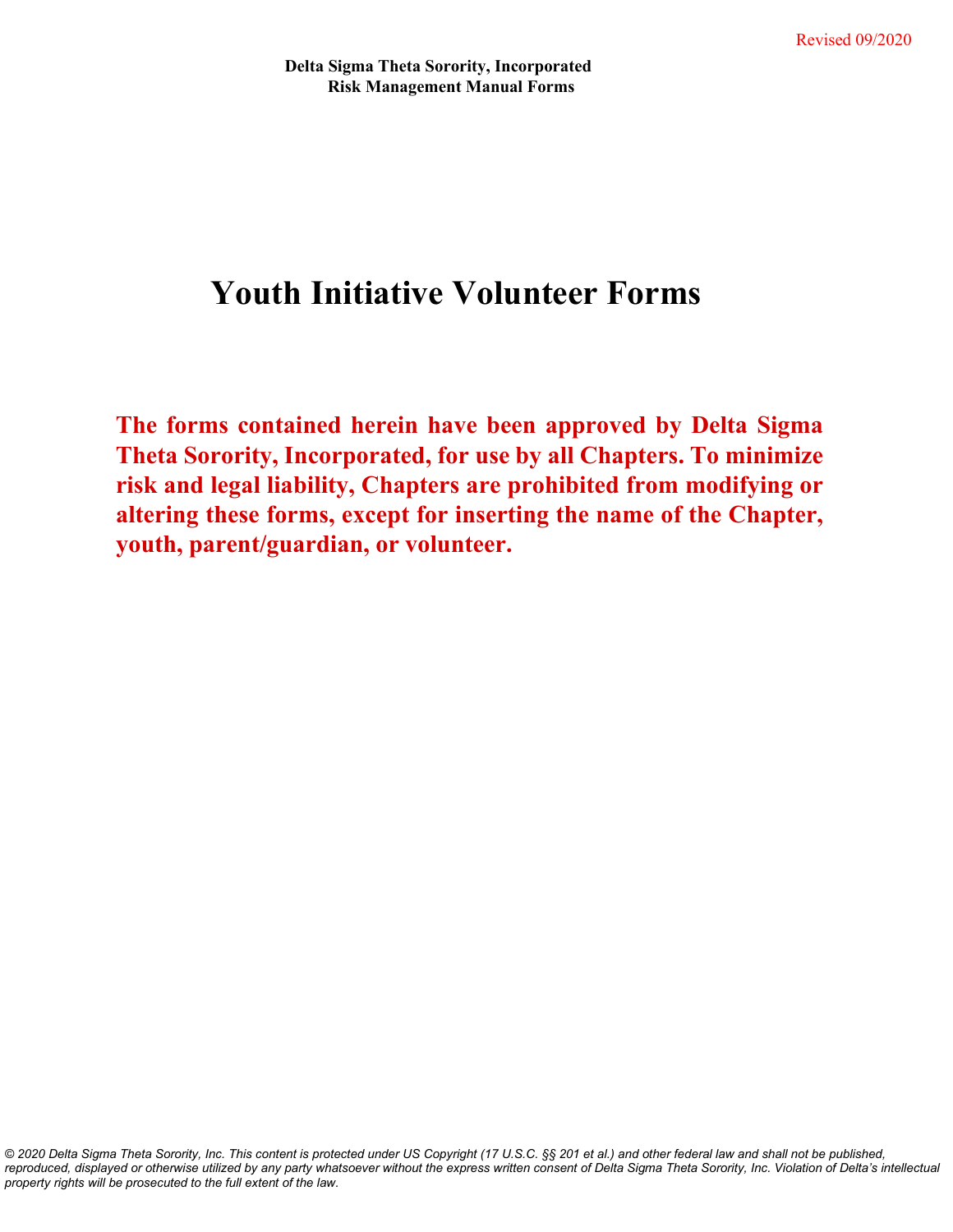#### **YOUTH INITIATIVE VOLUNTEERAPPLICATION**

#### **I. PLEASE ANSWER THE FOLLOWING QUESTIONS:**

Please mark the box Yes or No next to each of the following.

| Yes | 1. Are you at least 18 years of age?<br>No                                                                                                                                                                                                                                                                                                                                                                                                                                                                                                             |
|-----|--------------------------------------------------------------------------------------------------------------------------------------------------------------------------------------------------------------------------------------------------------------------------------------------------------------------------------------------------------------------------------------------------------------------------------------------------------------------------------------------------------------------------------------------------------|
| Yes | No<br>2. Are you willing to attend a training course about Delta's policies and procedures<br>governing its youth initiatives and to keep current on updated policies?                                                                                                                                                                                                                                                                                                                                                                                 |
| Yes | No<br>3. Do you agree to complete the background screening procedure as outlined in<br>Section II?                                                                                                                                                                                                                                                                                                                                                                                                                                                     |
| Yes | 4. Have you ever been charged with, or convicted of any crime, including any<br>No<br>misdemeanor or felony? If so, check "Yes" and provide details below.<br>For each instance, provide the following information:<br>(a) the relevant<br>charges; (b) relevant dates; (c) identify the court(s) in which any<br>proceedings were held; (d) supply the disposition related to all charges $(e.g.,$<br>acquittal; conviction; no contest; charges currently pending, etc.); and (e) list the<br>punishment that was issued related to any convictions. |
| Yes | 5. Have you ever been investigated by state or federal authorities for child abuse<br>No<br>or neglect? If so, provide details below, including (a) reason for investigation;<br>(b) relevant dates; (c) relationship to child/children involved; (d) the agency or<br>agencies that conducted the investigation; (e) the court(s) in which any<br>proceedings were held; (f) results of investigation; (g) any punishment or other<br>requirements imposed by the relevant authorities.                                                               |
| Yes | No<br>6. Have you ever been treated (outpatient or inpatient treatment) for any mental<br>illness, psychiatric condition, or drug or alcohol addiction? If so, explain<br>below, and provide applicable dates of treatment or hospitalization.                                                                                                                                                                                                                                                                                                         |
| Yes | 7. Have you ever been terminated from a paid or volunteer position? If so,<br>No<br>explain below.                                                                                                                                                                                                                                                                                                                                                                                                                                                     |
| Yes | 8. Other than the above, is there any fact or circumstance involving you or your<br>No<br>background that would call into question your being entrusted with the<br>supervision, guidance or care of young people?                                                                                                                                                                                                                                                                                                                                     |

Provide explanations below (attach additional sheets as necessary and reference the applicable question number).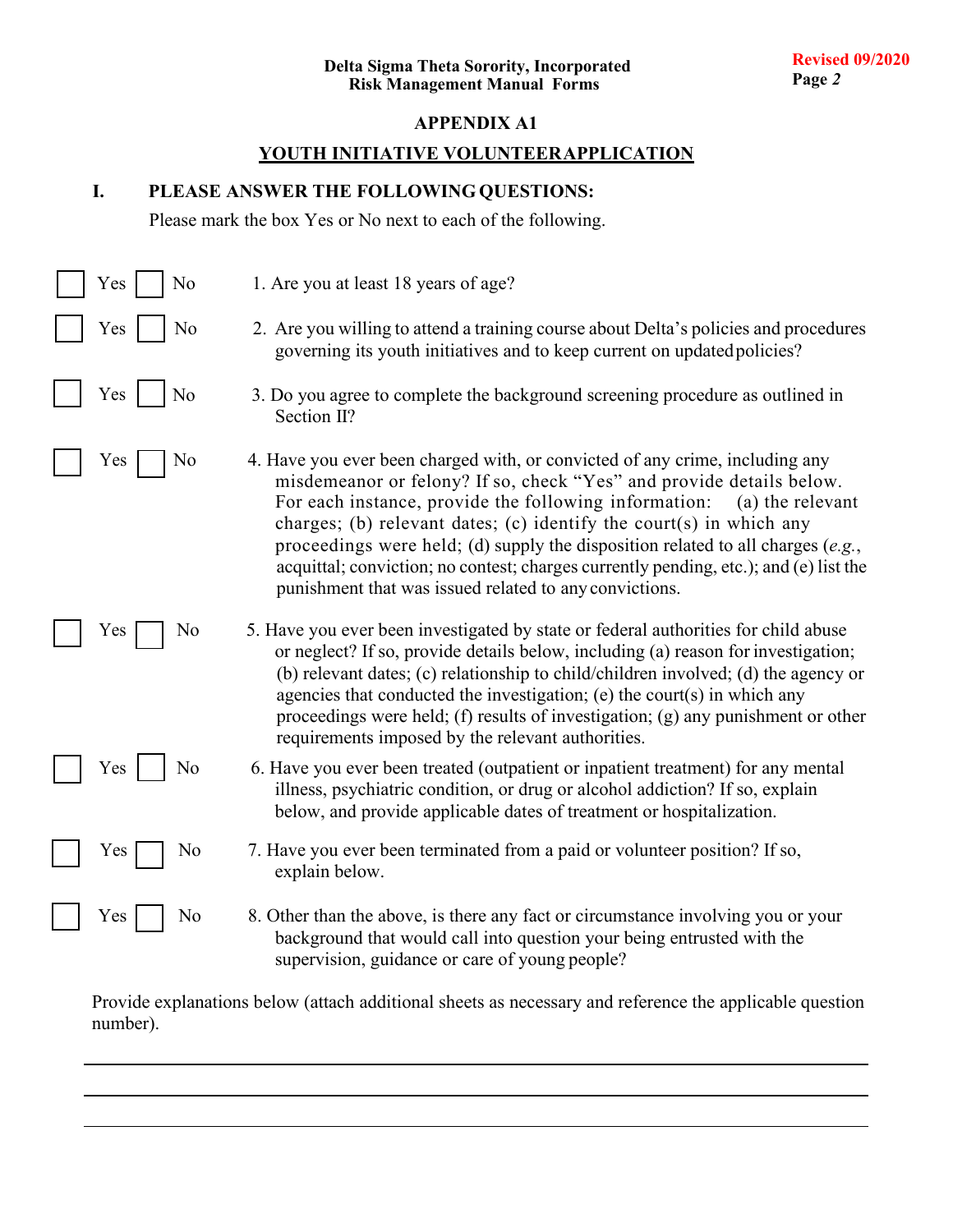$\mathcal{L}_\mathcal{L} = \{ \mathcal{L}_\mathcal{L} = \{ \mathcal{L}_\mathcal{L} = \{ \mathcal{L}_\mathcal{L} = \{ \mathcal{L}_\mathcal{L} = \{ \mathcal{L}_\mathcal{L} = \{ \mathcal{L}_\mathcal{L} = \{ \mathcal{L}_\mathcal{L} = \{ \mathcal{L}_\mathcal{L} = \{ \mathcal{L}_\mathcal{L} = \{ \mathcal{L}_\mathcal{L} = \{ \mathcal{L}_\mathcal{L} = \{ \mathcal{L}_\mathcal{L} = \{ \mathcal{L}_\mathcal{L} = \{ \mathcal{L}_\mathcal{$ 

 $\mathcal{L}_\mathcal{L} = \{ \mathcal{L}_\mathcal{L} = \{ \mathcal{L}_\mathcal{L} = \{ \mathcal{L}_\mathcal{L} = \{ \mathcal{L}_\mathcal{L} = \{ \mathcal{L}_\mathcal{L} = \{ \mathcal{L}_\mathcal{L} = \{ \mathcal{L}_\mathcal{L} = \{ \mathcal{L}_\mathcal{L} = \{ \mathcal{L}_\mathcal{L} = \{ \mathcal{L}_\mathcal{L} = \{ \mathcal{L}_\mathcal{L} = \{ \mathcal{L}_\mathcal{L} = \{ \mathcal{L}_\mathcal{L} = \{ \mathcal{L}_\mathcal{$ 

#### **II. SCREENING PROCEDURE**

It is the policy of Delta Sigma Theta Sorority, Incorporated that each potential volunteer for any of its youth initiatives programs be screened by the Chapter. As part of the screening process, you are required to:

- 1. Complete this written application.
- 2. Consent to background screening, which includes: (a) state and federal criminal background checks, (b) search of state and federal sex offender registries.
- 3. Provide two personal references and two professional references.
- 4. Copy of driver's license or state issued identification.
- 5. Complete a personal interview.
- 6. Notify the Chapter immediately if convicted of an offense at any time after submitting this application.

#### **III. PERSONAL INFORMATION**

| List any aliases or other names used:                                                                                                            |        |
|--------------------------------------------------------------------------------------------------------------------------------------------------|--------|
|                                                                                                                                                  | Year   |
| Current Driver's License No.:                                                                                                                    | State: |
| <b>Street Address:</b><br><u> 2008 - Paris Amerikaanse politike (het ook die stel van die stel van die stel van die stel van die stel van di</u> |        |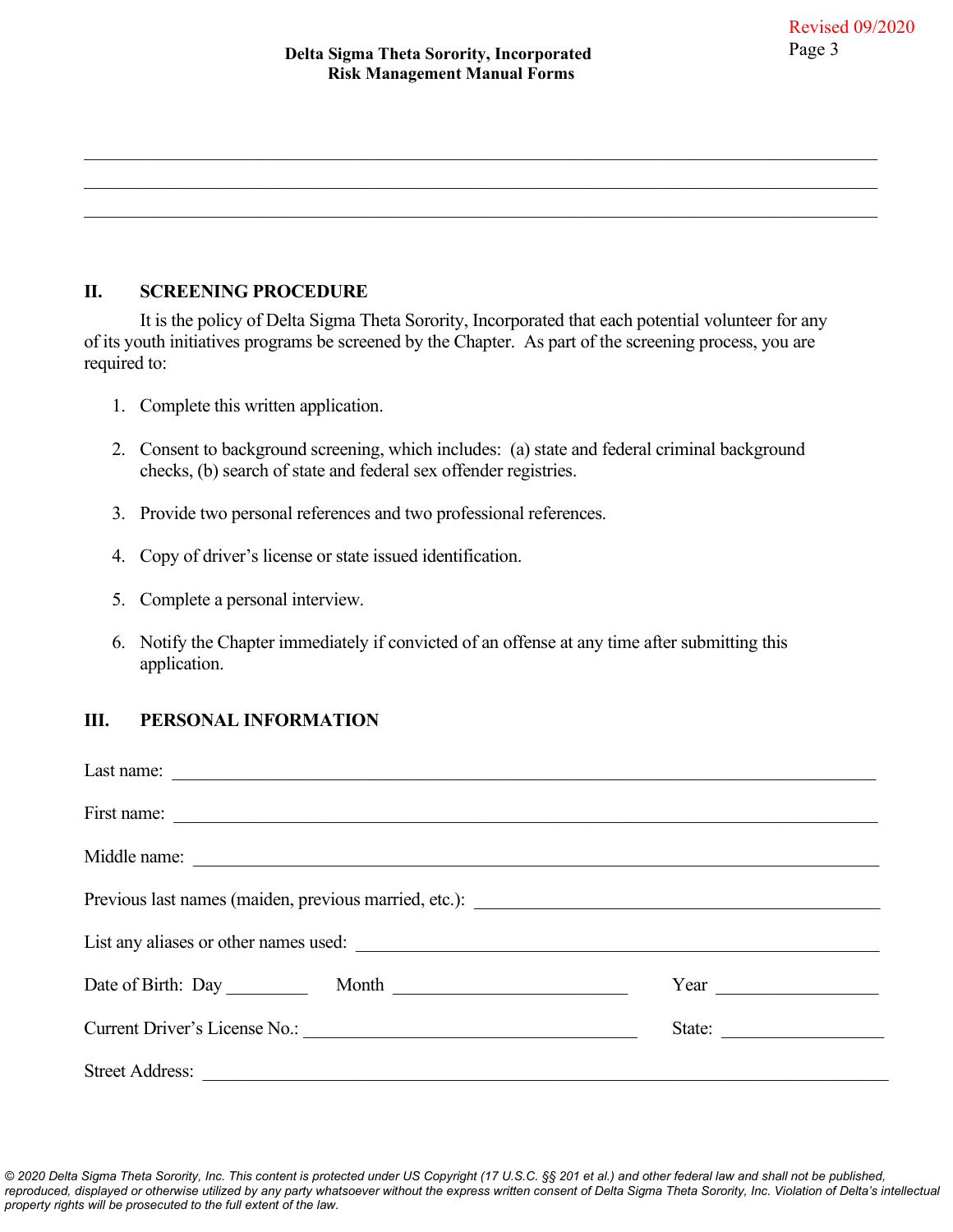#### **Delta Sigma Theta Sorority, Incorporated** Page 4 **Risk Management Manual Forms**

| City:         | State: | Zip Code: |
|---------------|--------|-----------|
| Phone: (Home) | (Cell) |           |
| (Work)        | Email: |           |

#### **III. CRIMINAL BACKGROUND CHECK FEE REQUIREMENT**

In order to ensure that our youth initiative programs are conducted in a safe environment, all volunteers and parents or guardians who have direct contact with youth on multiple occasions must complete Delta's FULL volunteer screening process, including an online criminal background check. The background check must be conducted by a vendor selected by Delta and the volunteer/parent or guardian is responsible for payment of the background fee. The criminal background check fees average between \$65 - \$130 and are non-refundable. The chapter will provide the necessary information to access the online vendor selected by Delta.

| Printed Name: |  |  |
|---------------|--|--|
| Signature:    |  |  |
| Dated:        |  |  |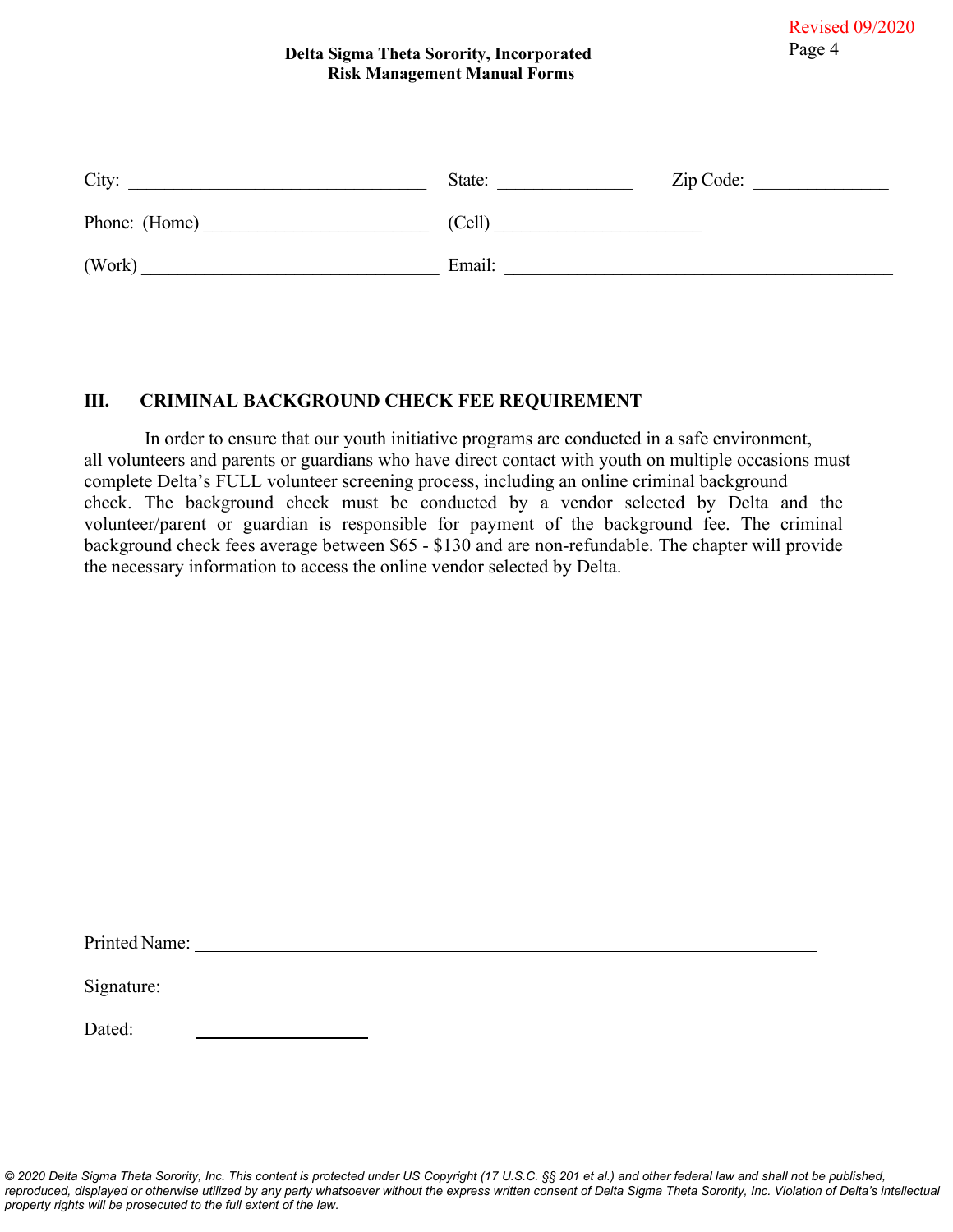#### **INFORMATION RELEASE**

I, hereby authorize the Chapter of Delta Sigma Theta Sorority, Inc. ("Chapter") to conduct background screening related to my application for a volunteer position with the Chapter's youth initiative programs. The Chapter's background screening procedures include the review of local, state, and nationwide criminal background checks, search of state and federal sex offender and child abuse registries and other databases and communication with personal and professional references.

I authorize the Chapter to obtain information necessary to complete its background screening procedures to be obtained from any relevant source, including federal, state, and local law enforcement agencies; searchable online official registries and databases; and individuals I have identified as personal and professional references.

I also authorize the Chapter to complete background screening on me on a triennial basis (every 3 years), for as long as I remain a volunteer, if I am accepted as a volunteer and serve for more than one year. I further agree to complete all requirements to facilitate the Chapter's completion of such background screening.

I also agree that once accepted as a volunteer, I must notify the Chapter immediately if I am the subject of any pending charges and/or convicted of an offense at any time after submitting this application or being cleared as a volunteer. I also further acknowledge that a volunteer with pending charges relating to abuse, neglect, a drug related offense, any crime with the involvement of youth, termination from a paid or volunteer position related to misconduct with a youth, any crime involving violence or recent history of substance abuse, will be terminated as a volunteer.

| Signature:<br>Dated: |                                                                                                           |                                                                                                                                   |
|----------------------|-----------------------------------------------------------------------------------------------------------|-----------------------------------------------------------------------------------------------------------------------------------|
|                      | PROVIDE THE FOLLOWING INFORMATION                                                                         |                                                                                                                                   |
|                      |                                                                                                           |                                                                                                                                   |
|                      | Please list any other residential addresses you have had and dates of residency during the past 10 years. |                                                                                                                                   |
|                      |                                                                                                           |                                                                                                                                   |
| City:                | <u> 1989 - Andrea Brand, Amerikaansk politiker (</u>                                                      | Zip Code:<br><u> 1989 - Jan Stein Stein Stein Stein Stein Stein Stein Stein Stein Stein Stein Stein Stein Stein Stein Stein S</u> |
|                      | $\Gamma$ o (mm/yy): $\frac{1}{\Gamma}$                                                                    |                                                                                                                                   |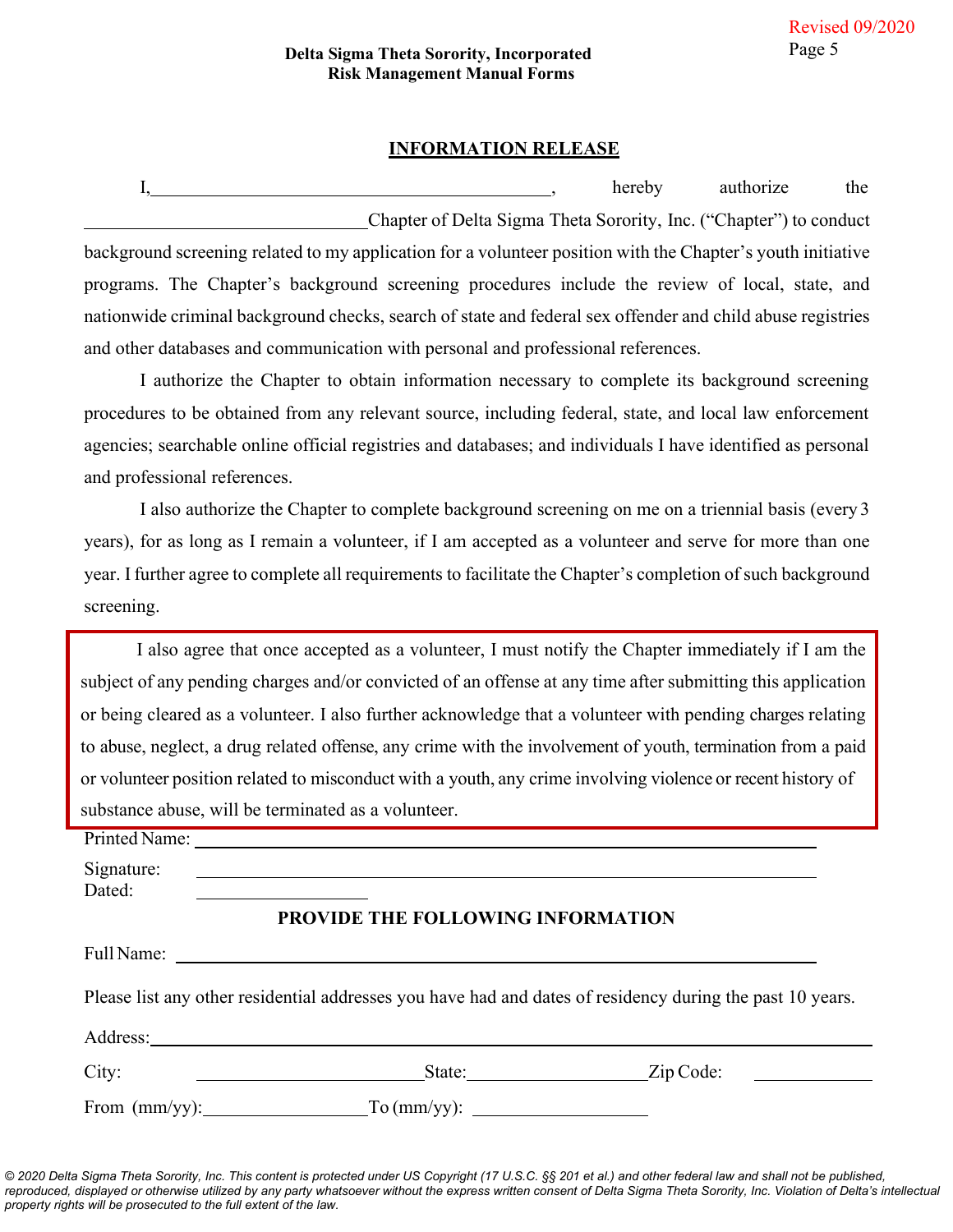#### **Delta Sigma Theta Sorority, Incorporated Risk Management Manual Forms**

|                                 | Address: <u>example and the set of the set of the set of the set of the set of the set of the set of the set of the set of the set of the set of the set of the set of the set of the set of the set of the set of the set of th</u> |                                                                                                                                                                                                                                                                                                                  |
|---------------------------------|--------------------------------------------------------------------------------------------------------------------------------------------------------------------------------------------------------------------------------------|------------------------------------------------------------------------------------------------------------------------------------------------------------------------------------------------------------------------------------------------------------------------------------------------------------------|
| City:                           |                                                                                                                                                                                                                                      | State: Zip Code:                                                                                                                                                                                                                                                                                                 |
|                                 | From $(mm/yy)$ : $\hspace{2.6cm}$ To $(mm/yy)$ :                                                                                                                                                                                     |                                                                                                                                                                                                                                                                                                                  |
|                                 | Address: <u>Address</u> and the contract of the contract of the contract of the contract of the contract of the contract of the contract of the contract of the contract of the contract of the contract of the contract of the con  |                                                                                                                                                                                                                                                                                                                  |
| City:                           |                                                                                                                                                                                                                                      | State: <u>Cip</u> Code:                                                                                                                                                                                                                                                                                          |
|                                 | From $(mm/yy)$ : $\hspace{2.6cm}$ To $(mm/yy)$ : $\hspace{2.6cm}$                                                                                                                                                                    |                                                                                                                                                                                                                                                                                                                  |
|                                 | I certify under penalty of perjury that the foregoing is true and correct.                                                                                                                                                           |                                                                                                                                                                                                                                                                                                                  |
|                                 |                                                                                                                                                                                                                                      |                                                                                                                                                                                                                                                                                                                  |
| (Signature)                     | <b>REFERENCES</b>                                                                                                                                                                                                                    |                                                                                                                                                                                                                                                                                                                  |
| released to you, the applicant. |                                                                                                                                                                                                                                      | Please list the names, addresses, and phone numbers of four people you would like to use as<br>character references (only people you have known for at least one year). Any information Delta Sigma<br>Theta Sorority, Incorporated gathers from these references will be treated confidentially and will not be |
| <b>Reference 1:</b>             |                                                                                                                                                                                                                                      |                                                                                                                                                                                                                                                                                                                  |
|                                 |                                                                                                                                                                                                                                      |                                                                                                                                                                                                                                                                                                                  |
|                                 |                                                                                                                                                                                                                                      |                                                                                                                                                                                                                                                                                                                  |
|                                 |                                                                                                                                                                                                                                      |                                                                                                                                                                                                                                                                                                                  |
|                                 |                                                                                                                                                                                                                                      |                                                                                                                                                                                                                                                                                                                  |
|                                 |                                                                                                                                                                                                                                      |                                                                                                                                                                                                                                                                                                                  |
|                                 |                                                                                                                                                                                                                                      |                                                                                                                                                                                                                                                                                                                  |

How long known: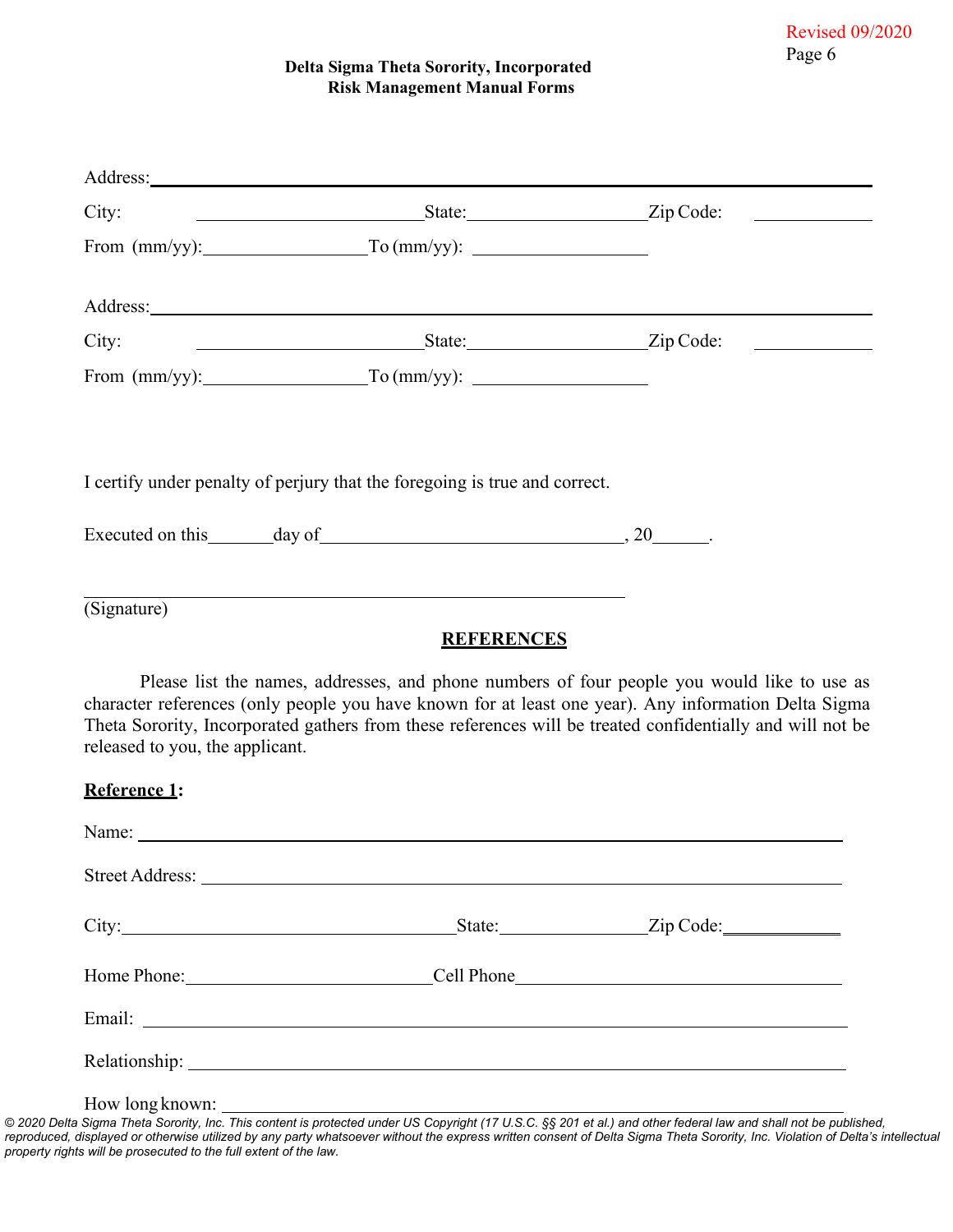Revised 09/2020 Page 7

#### **Delta Sigma Theta Sorority, Incorporated Risk Management Manual Forms**

|              | Name: Name: Name: Name: Name: Name: Name: Name: Name: Name: Name: Name: Name: Name: Name: Name: Name: Name: Name: Name: Name: Name: Name: Name: Name: Name: Name: Name: Name: Name: Name: Name: Name: Name: Name: Name: Name:       |  |
|--------------|-------------------------------------------------------------------------------------------------------------------------------------------------------------------------------------------------------------------------------------|--|
|              |                                                                                                                                                                                                                                     |  |
|              |                                                                                                                                                                                                                                     |  |
|              |                                                                                                                                                                                                                                     |  |
|              | Email: <u>Alexander Communication</u>                                                                                                                                                                                               |  |
|              |                                                                                                                                                                                                                                     |  |
|              |                                                                                                                                                                                                                                     |  |
| Reference 3: |                                                                                                                                                                                                                                     |  |
|              |                                                                                                                                                                                                                                     |  |
|              |                                                                                                                                                                                                                                     |  |
|              |                                                                                                                                                                                                                                     |  |
|              |                                                                                                                                                                                                                                     |  |
|              | Email: experimental contract to the contract of the contract of the contract of the contract of the contract of the contract of the contract of the contract of the contract of the contract of the contract of the contract o      |  |
|              |                                                                                                                                                                                                                                     |  |
|              |                                                                                                                                                                                                                                     |  |
| Reference 4: |                                                                                                                                                                                                                                     |  |
|              |                                                                                                                                                                                                                                     |  |
|              |                                                                                                                                                                                                                                     |  |
|              | City: <u>City:</u> City: City: City: City: City: City: City: City: City: City: City: City: City: City: City: City: City: City: City: City: City: City: City: City: City: City: City: City: City: City: City: City: City: City: City |  |
|              |                                                                                                                                                                                                                                     |  |
|              | Email: Natural Communication of the Communication of the Communication of the Communication of the Communication of the Communication of the Communication of the Communication of the Communication of the Communication of t      |  |
|              |                                                                                                                                                                                                                                     |  |

How long known: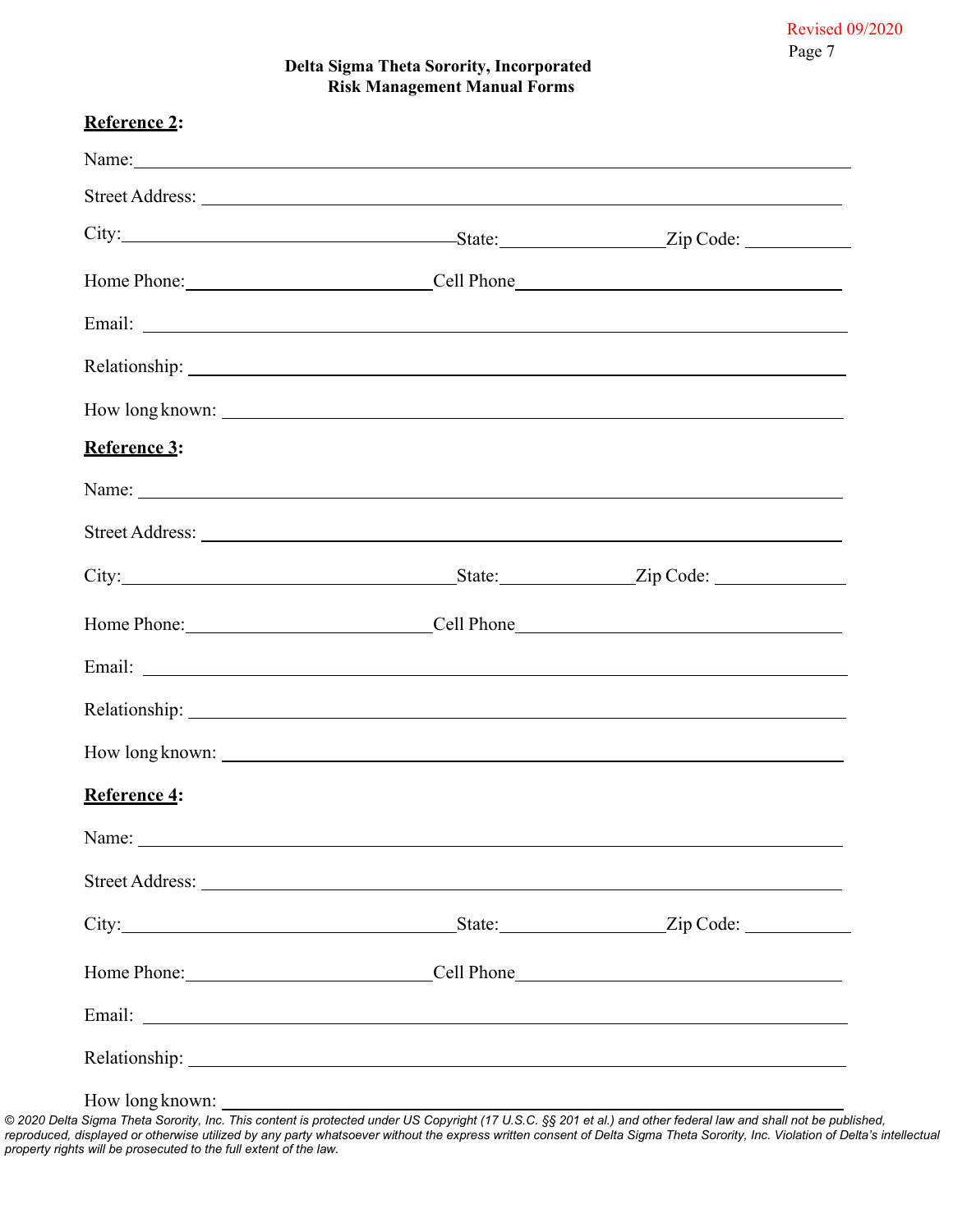#### **SOME SIGNS AND SYMPTOMS OF CHILD ABUSE**

#### **I. What is Child Abuse?**

Although the definition of child abuse is broad, the following is offered as a guide:

Child abuse consists of any act of commission or omission that endangers or impairs a child's physical or emotional health and development.

Child abuse includes any damage done to a child which cannot be reasonably explained, and which is often represented by an injury or series of injuries appearing to be non- accidental in nature.

#### **II. The Major Forms of Child Abuse Are:**

- Physical abuse, including neglect or lack of adequate supervision
- Emotional abuse or deprivation
- Sexual abuse

#### **III. Who Inflicts the Abuse?**

Child abusers are found among all socio-economic, religious, and ethnic groups and are most often ordinary people who are not strangers to the child or the child's family.

A child abuser is usually a person closely related to the child such as a parent, step- parent, or other caretaker, or someone whom the child trusts, such as a family friend, a minister or religious leader, social worker, coach, or counselor.

#### **IV. How Can I Identify Child Abuse?**

It is important to remember that child abuse is not usually a single act, but a repeated pattern of behavior. This is true of all types of abuse, physical, emotional, and sexual. The following symptoms are offered as general guidelines to help you identify an abused child.

#### **A. Physical Abuse**

#### **Signs to watch for include:**

- Bruises or welts appearing on the body, especially those which reveal the shape of some object used to produce them, e.g. sticks, belts, buckles, electrical cords, a hairbrush, etc.
- Bruises which are unexplained or located on parts of the body which usually do not get bruised in the bumps and falls that occur in a child's everyday living. It is normal for a child to get bruises on his shins, knees, elbows, or forehead occasionally. It is suspect for a child to be bruised on the eyes, mouth, back,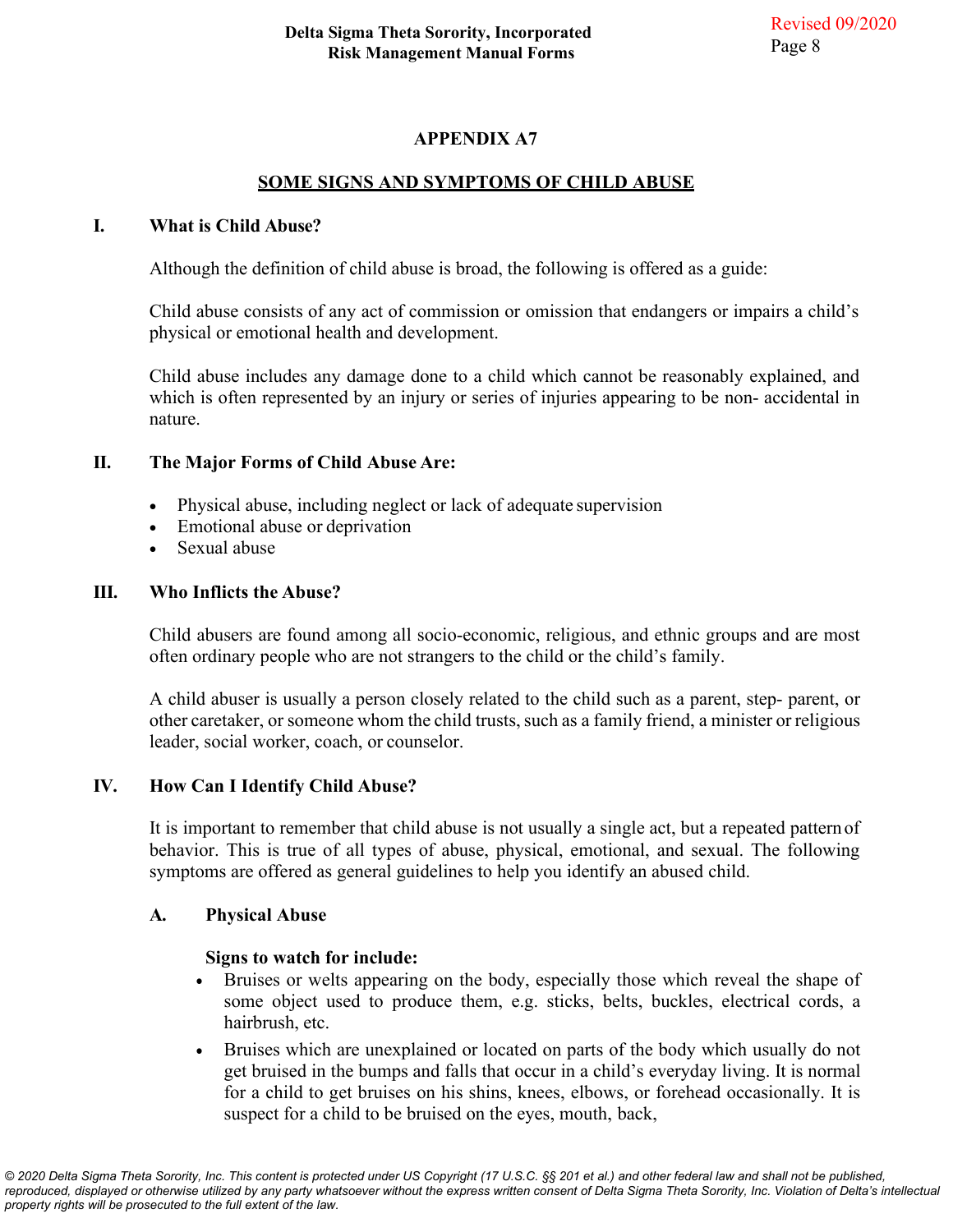buttocks, genital areas, thighs, or calves.

- Small circular burns appearing on face, arms, hands, buttocks, or soles of feet that may have been inflicted by a cigar or cigarette.
- Burns with a "sock" or "glove-like" appearance on hands or feet and "doughnut" shaped burns on the buttocks. These types of burns are usually caused by either dipping or forcing the child to sit in scalding liquid.
- Burns that leave a pattern outlining the object which was used to make the burn such as an iron, electric burner, heater, or fireplace tool.
- Burns caused by rope friction, usually found on legs, arms, neck or torso as the result of having been tied up.
- Unexplained fractures to nose, face, ribs, legs, or other parts of body.
- Injuries in various stages of healing which appear in a regular pattern or are grouped together.
- Other types of abrasions or lacerations appearing on the body, which have no apparent reasonable explanation.
- Human bite marks, especially those that are adult sized.

#### **B. Physical Neglect**

#### **Signs to watch for include:**

- Child continually hungry.
- Consistent lack of cleanliness or an intense obsession with cleanliness.
- Clothing not suitable to weather conditions.
- Evidence that child's physical and medical needs are not being met.
- Lack of supervision especially in dangerous situations or while participating in activities which extend over long periods of times.
- Behavior that does not appear "normal" e.g. severe anxiety around other children or adults, anti-social behavior in the form of hostile aggression, or withdrawn behavior accompanied by depression.

#### **C. Emotional Abuse and Deprivation**

The negative effects of emotional abuse can be just as devastating to a child's development emotionally, intellectually, and behaviorally as are the injuries sustained by physical abuse. Most physical abuse is accompanied by emotional abuse as well. Although this type of abuse is often more difficult to recognize and identify, an adult who is observant and pays close attention to a child will soon develop the ability to recognize troubling signs.

#### **Signs to watch for include:**

- Behavior which indicates apathy or depression.
- Behavior which is anti-social and hostile in nature.
- Loss of appetite, refusal to eat, and/or overeating as a source of comfort or substitute for being loved.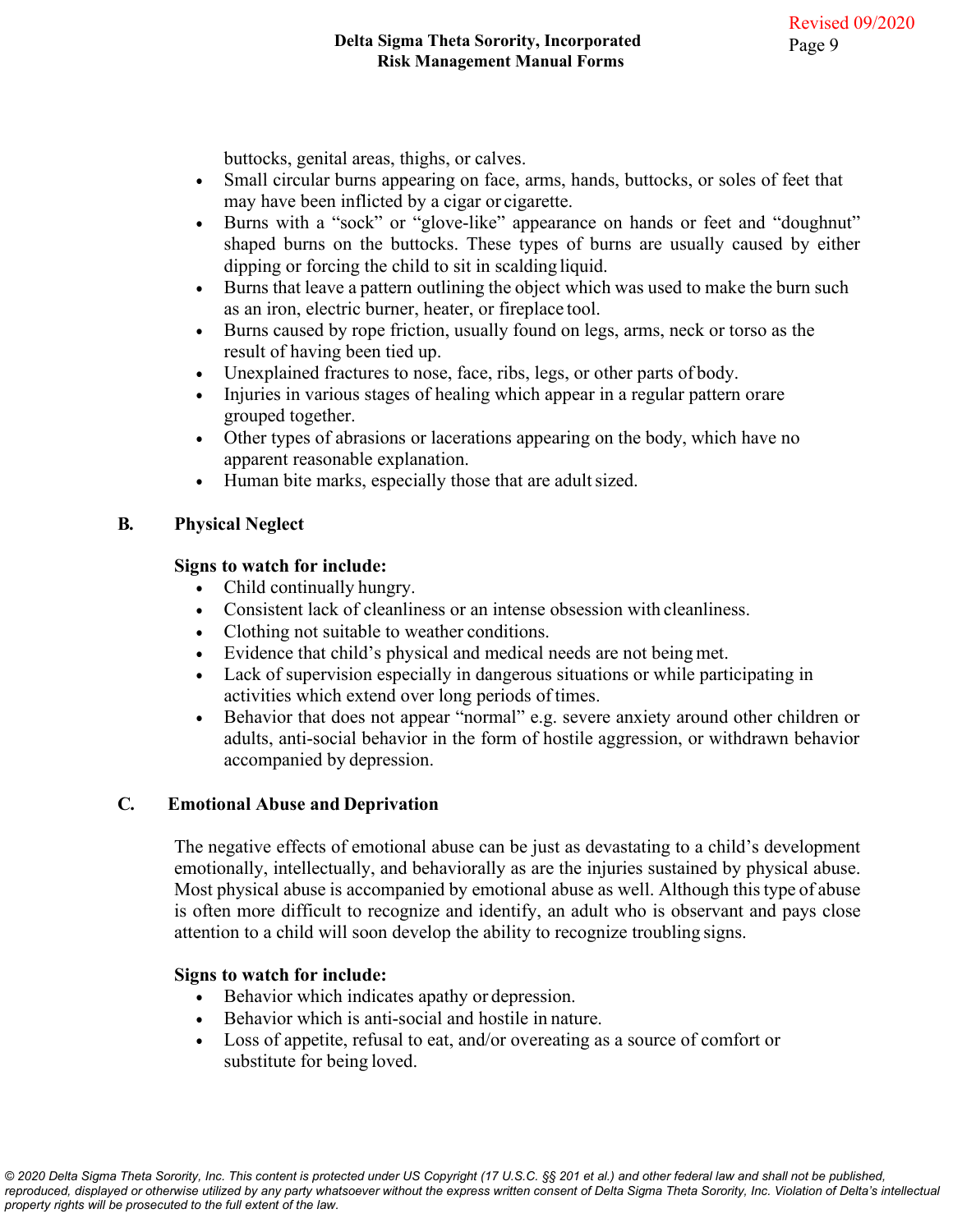#### **D. Sexual Abuse**

Sexual exploitation, molestation, and incest are additional devastating types of child abuse. The societal taboos surrounding this type of abuse make some communities reluctant to acknowledge the existence of this form of abuse, and this in turn makes it more difficult for children to report it.

The nature of sexual abuse makes it difficult to observe and therefore often more difficult to report. The guidelines given here for detection of sexual abuse are by no means comprehensive. Symptoms given here may exist singly or in various combinations. It is essential to remember that this form of abuse makes the child a victim. Those children who seek help are often accused of lying, as adults usually do not want to believe them.

In addition, the victim of sexual abuse is most often pressured into secrecy about the sexual activity by the abuser, leaving the child feeling helpless and guilty because of her behavior with no place to turn for help and no acceptable way out.

#### **Signs to watch for include:**

- Child expresses or implies involvement in sexual activity with parent, another adult, or older child.
- Child's clothing appears stained, torn, or bloody.
- Child reports pain, itching, bruises, or bleeding in the genital area.
- Child has been diagnosed as having venereal disease of eyes, mouth, genitalia and/or anus.
- An unwanted pregnancy occurs, and victim is hesitant to reveal partner.
- Child expresses presence of severe emotional conflict at home but is fearful of intervention.
- Child demonstrates withdrawn behavior, refuses to participate or dress appropriately for physical activities, and/or appears to spend extended periods of time in a fantasy world.
- A young child demonstrates an exaggerated knowledge of or interest in adult sexual behavior evidenced by either seductive actions and conversations or shows fear of intimate contact with others.
- A child is known to be the victim of other forms of abuse by parent(s).

It is important to remember when children report information related to sexual topics or suspicious activities they need to be believed. It may be a cry for help.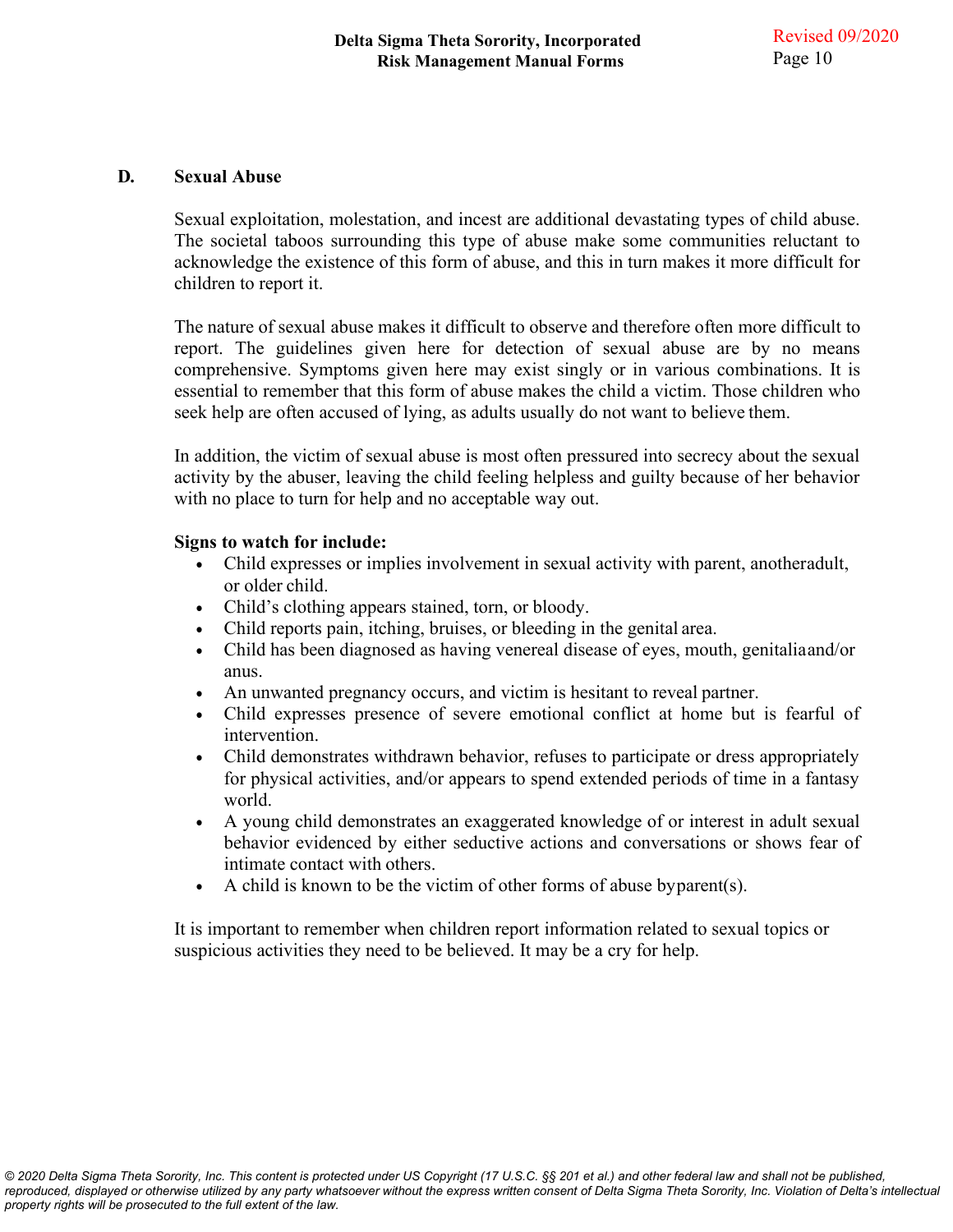#### **DELTA YOUTH INIATIVES CODE OF ETHICS**

All members and any Delta staff working with participants in Delta's youth initiatives are expected to observe a code of ethics. This *Code of Ethics* embodies the affirmation of your commitment to follow tenets that are integral to Delta's youth initiatives. Please initial each statement below:

- **1. I will treat youth with respect, care, and acceptance.** I know that all youngpeopleare valuable and capable of helping others and improving their communities. I will use a democratic approach when working with youth.
- **2. I will honor my volunteer commitment.** I will strive to live up to my volunteer commitment by working the hours necessary to fulfill the volunteer role I have accepted.
- **3. I will seek training for my volunteer role.** I will participate in meetings, self-study, or other training opportunities, which will help me work more effectively with youth and adults.
- **4. I will provide a safe environment.** I will not harm youth or adults in any way, whether through sexual harassment, physical force, verbal or mental abuse, neglect, or other harmful activities.
- **5. I will abstain from using alcohol or any illegal substance while working with, or while responsible for youth; neither will I allow youth to use any such substance while under my supervision. For states where substances, such as marijuana are legal, I will abstain from use while working with or while responsible foryouth.**
- **6. I will obey the laws of the locality, state, and nation.**
- **7. I will strive to be a positive role model.** By my example, I will help youth learn to respect and cooperate with others. I will teach others to compete honestly and fairly.
- **8. I will work as a "team player" for the good of all persons.** I will work cooperatively with other adult volunteers for the good of all involved in the youth initiatives.
- **9. I will work within the Delta Sigma Theta Sorority system.** As a volunteer, I am accountable for my actions. If my personal conduct is deemed to be in violation of any of Delta's policies, I understand I may be relieved of my volunteerrole.
- **10. I will not have unsanctioned outside contact with any youth participant;** without the expressed written permission from the parent/guardian or the parent/guardian is physically present during the outside contact.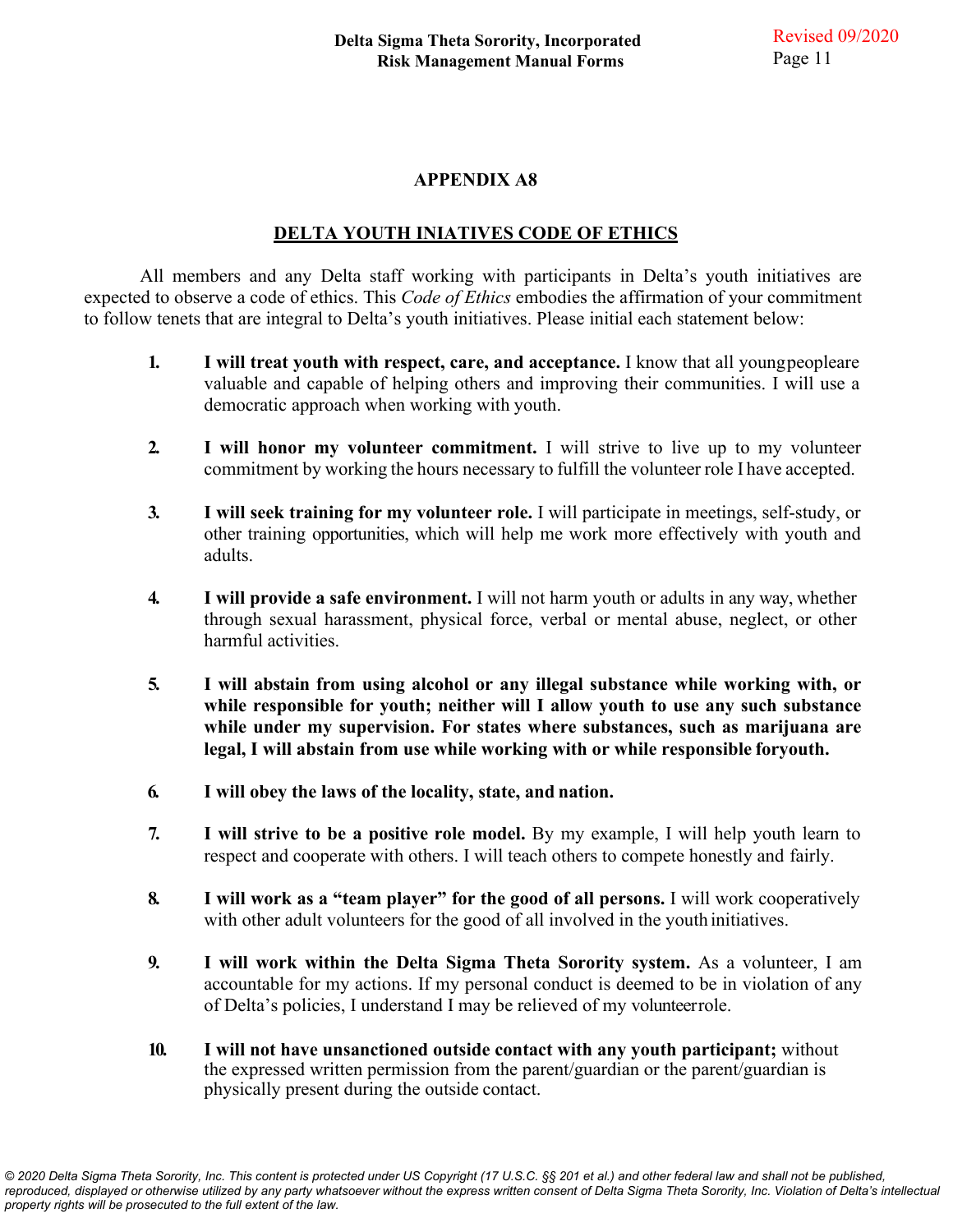#### **MANDATORY REPORTING POLICY**

**It is the policy of Delta Sigma Theta Sorority, Incorporated ("DST") that all staff, members, and any participant** in the youth initiatives must immediately report any suspected child abuse and/or neglect of program participants or other incidents involving program participants. All such suspected reports must be made to appropriate state and/or local authorities, and to the Chapter President. The Chapter President shall notify the Regional Director immediately of all allegations of abuse and or neglect or other incidents involving program participants. Delta staff and all volunteers must follow their state's mandatory reporting of child abuse and neglect procedures. A list of reporting agencies and phone numbers, organized by state, is included herein as Attachment Appendix C2, Child Abuse Reporting Numbers.

The Delta Program appreciates your interest in becoming a volunteer. Please initial your understanding and agreement with each of the following:

I agree to follow all Youth Initiatives Program guidelines and understand that any violation shall result in suspension and/or termination of the volunteer relationship.

I understand that the Delta Youth Initiatives Program is not obligated to provide a reason for its decision in accepting or rejecting me as a volunteer.

I understand that to be considered, I must return all the following completed items, along with this application, and that any incomplete information will result in the delay in processing of my application:

- Copy of valid driver's license
- Signed Youth Initiative Volunteer Application, which includes an Information Release andReferences

**I understand that my signature below authorizes submission of the information in this application for child abuse and neglect and criminal records checks, including sexual offenses if deemed necessary. In addition, by signing, I certify that all information provided herein is correct, and I agree with and will adhere to the Delta Sigma Theta Sorority, Incorporated's** *Code of Ethics*  **and** *Mandatory Reporting Policy* **as printed above.** 

**Please read this carefully before signing:** 

Signature:

Date: